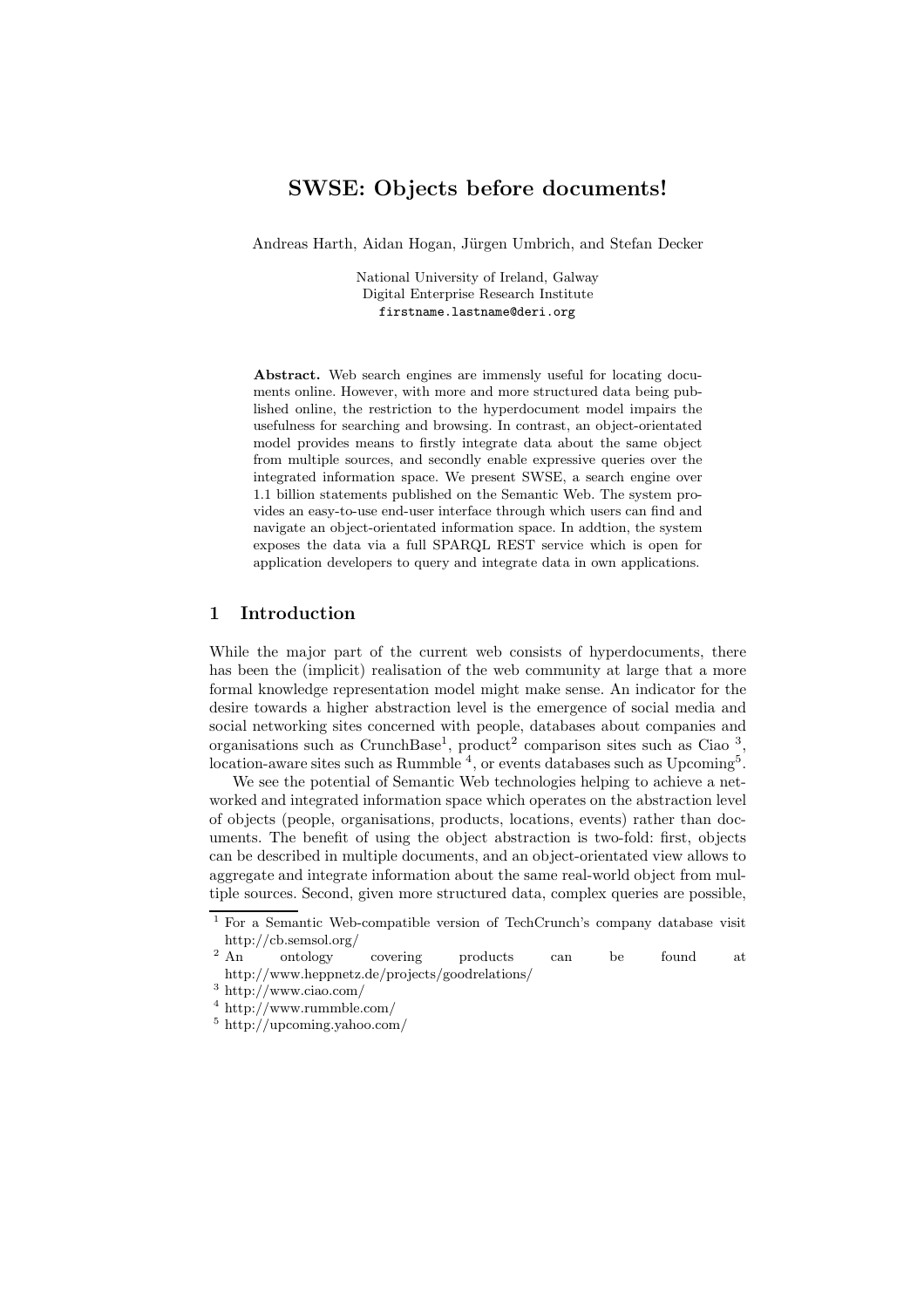and developers can easily re-use query result in own applications. As a consequence, search engines need to offer improved capabilities for handling structured datasets.

To demonstrate the utility of an object-orientated abstraction for web search, we present an updated version of SWSE, our Semantic Web Search Engine research prototype, operating on 1.1 billion statements from over 6.5 million sources. SWSE's user interaction model is close to the model of current web search engines. To locate objects of interest, users just have to provide a few keywords and in a matter of seconds SWSE returns a list of relevant objects. From the result list, users can then teleport to relevant objects which are displayed in a detail view. From here, users again can teleport to related objects. In addition to the end user interface, SWSE provides an API that allows application developers to pose complex queries, which surpass in expressivity the type of queries that search engines and even dedicated data APIs are offering.

In the remainder of the paper, we introduce the search and navigation functionality offered to end users, describe the query endpoint, introduce the architecture and the data set derived from the billion triple challenge data set, review related systems, and conclude with an outlook to future work.

## 2 Searching and Navigating Objects

The user interface of SWSE is similar to the user interfaces of traditional search engines to leverage the familiarity of web users with these systems. We exted the browsing model with functionality to navigate and explore the result objects. From a high-level perspective, SWSE allows users to perform two operations:

- Locate objects of interest via keyword search
- Navigate an aggregated view of objects on-site, or navigate to external pages.

In the following we briefly describe each operation and provide an example.

#### 2.1 Searching Objects

The searching objects feature is similar to locating documents in hypertext search engines. Given a set of keywords the user sees first a list of the top ten matching objects. Figure 1 shows a screenshot of the results for the query "tim berners lee".

Beside normal pagination functions to navigate through all returned objects the user can access all available information for a given result object by clicking on the object.

#### 2.2 Teleporting

The object navigation feature ("teleporting") is very similar to following a hypertext link, the only difference being that in SWSE the user is staying on-site.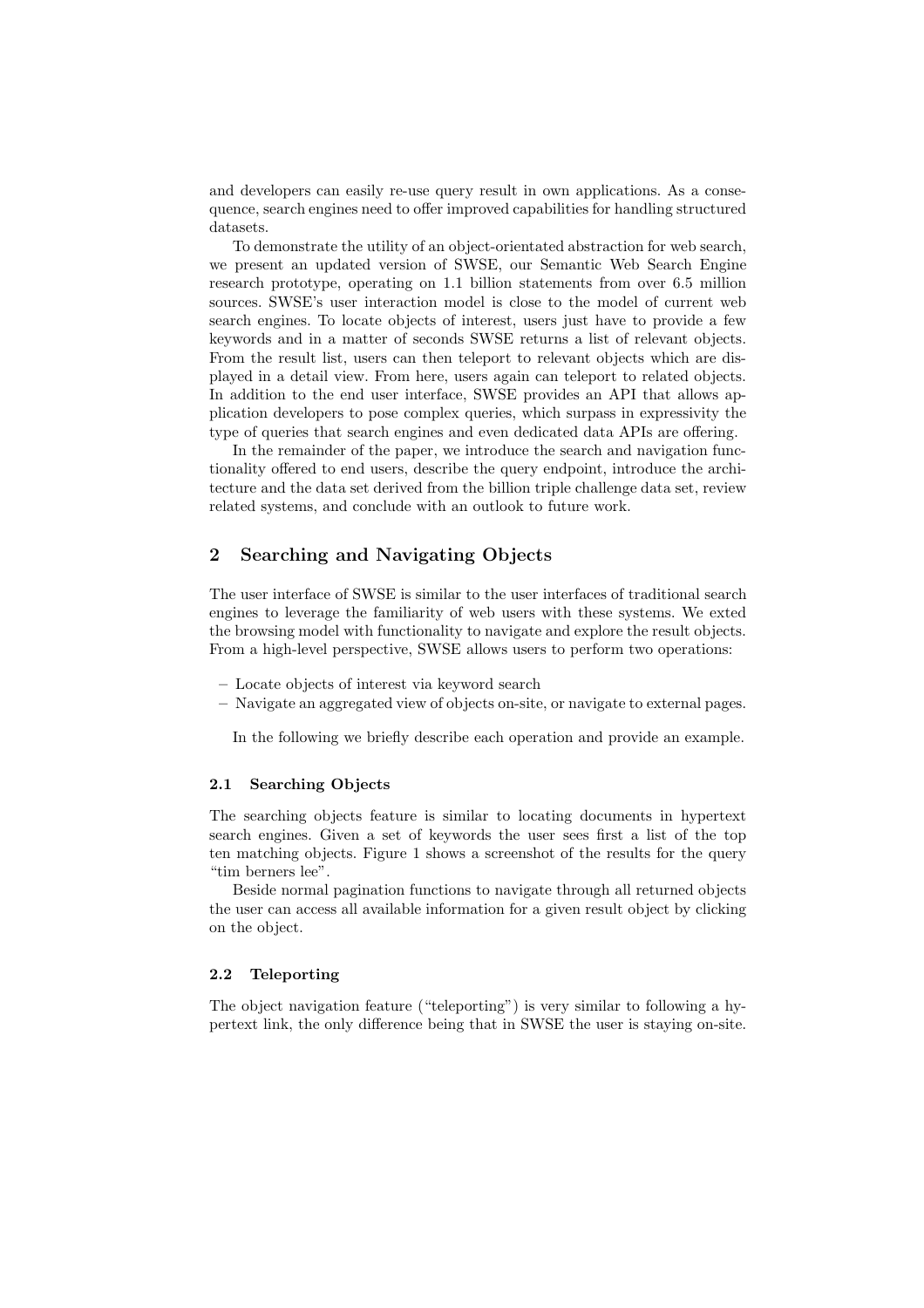| Home                                                                                                                                                                                                                                                                                            |
|-------------------------------------------------------------------------------------------------------------------------------------------------------------------------------------------------------------------------------------------------------------------------------------------------|
| ? KEYWORD tim berners lee                                                                                                                                                                                                                                                                       |
| Results 1 - 10 of 111 next                                                                                                                                                                                                                                                                      |
| <b>Tim Berners-Lee</b><br>http://www.w3.org/People/Berners-Lee/card#i                                                                                                                                                                                                                           |
|                                                                                                                                                                                                                                                                                                 |
| Person item Item Male<br>2008-06-26T18:28:14Z                                                                                                                                                                                                                                                   |
| Tim Berners-Lee<br>http://dbpedia.org/resource/Tim_Berners-Lee                                                                                                                                                                                                                                  |
| Person Person100007846 Blogger109860415 Scientist110560637 Colleague109935990 Academician109759069 Inventor110214637<br>Laureate110249011 Entity100001740<br>蒂姆·約翰·伯纳斯一李爵士, OM, KBE, FRS, FREng, FRSA (Sir Tim John Berners-Lee,),生於英國倫敦,是万维网的发明者,与罗勃·卡力奧一起他是监视万维网<br>发展的万维网联盟(總部位於麻省理工學院)的主席。" |
| Tabulator: Exploring and Analyzing linked data on the Semantic Web<br>http://swui.semanticweb.org/swui06/papers/Berners-Lee/Berners-Lee.pdf<br>item.<br>$2007 - 01 - 02$                                                                                                                        |
| his recent blog<br>http://dig.csail.mit.edu/breadcrumbs/node/71<br>item Link<br>$2006 - 01 - 27$                                                                                                                                                                                                |
| <b>Tim Berners-Lee</b><br>http://www.semanlink.net/tag/tim_berners_lee<br>Tag channel                                                                                                                                                                                                           |

Fig. 1. Search results page

The information displayed about an object emanates from index, whereas on the web people jump from server to server. Keeping people on-site is necessary to be able to pre-process and integrate data from multiple sources, and provide reasonable response times for queries (performing the data integration during runtime is too costly and slow).

Figure 2 shows a screenshot of the detailed view for the object Galway.

# 3 Query Endpoint

Besides the graphical user interface which allows users to explore the knowledge base, SWSE provides a SPARQL endpoint to execute complex queries. We provide a REST service to access the query processing functionality. To avoid overloading the servers, each query has an allotted 20 seconds processing time. The SPARQL endpoint allows application developers to process the results from the SWSE index in their own systems.

# 4 Dataset and System Setup

From the billion triple challenge datasets<sup>6</sup> we used the Falcon, Swoogle, Watson, SWSE-1 and SWSE-2 and DBpedia datasets. We excluded the other datasets

<sup>6</sup> http://www.cs.vu.nl/∼pmika/swc/btc.html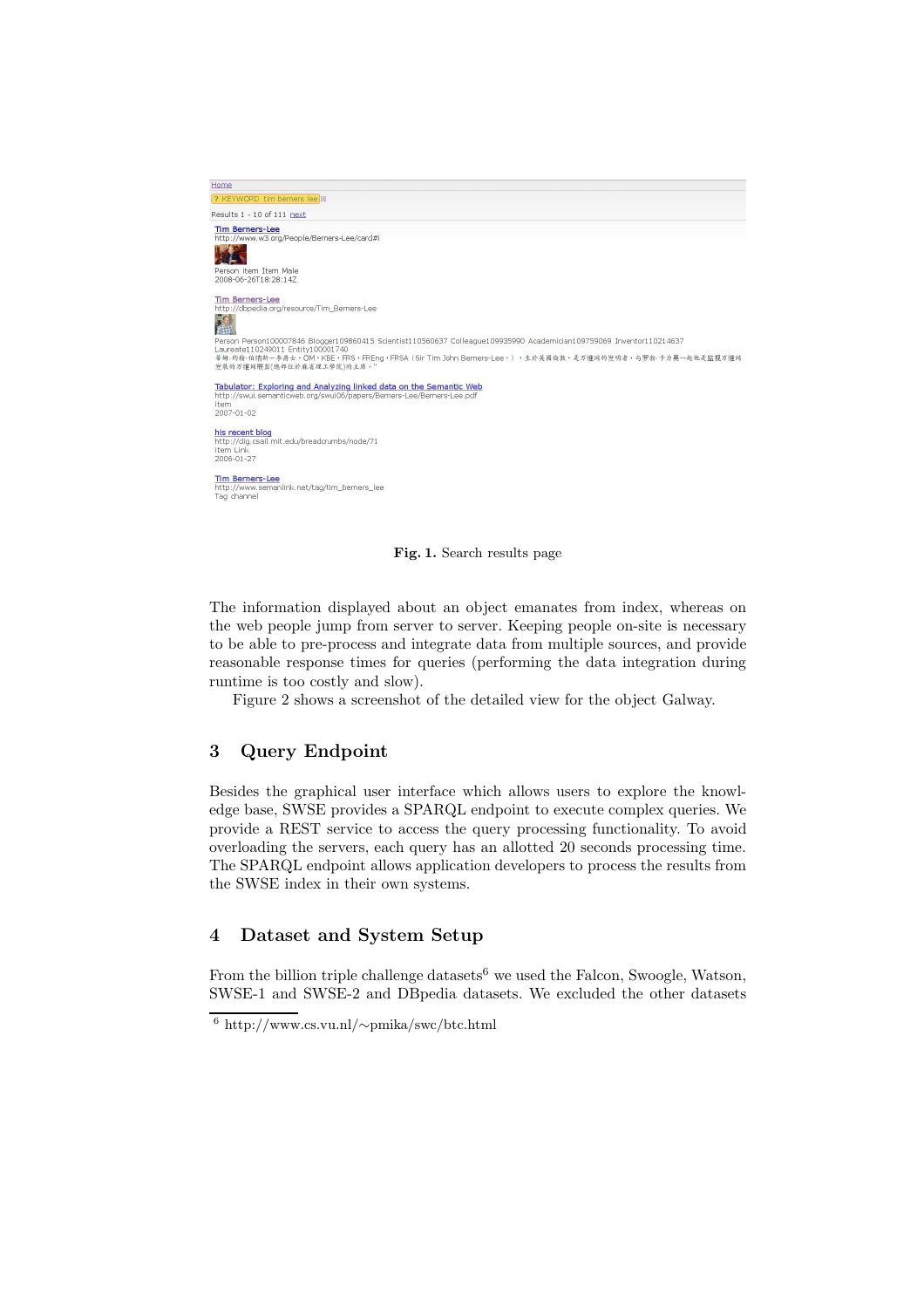

Fig. 2. Details page for the object http://dbpedia.org/resource/Galway.

because of either licensing restrictions, restrictions in crawling, or the necessity of manual data conversion. From these seed data sets (around 450m triples) we extracted all unique URIs and dereferenced the URIs with the MultiCrawler framework [5] in mid-June 2008. The resulting data set contains 6.5m sources with a total of 1.1b RDF statements.

The current system for the billion triple challenge is distributed over six machines with a single Operton 2.2 GHz CPU, four GB of main memory and two 160GB SATA disks. Four machines are used to distribute the indexed RDF statements, one machine hosts the query processor component that enables efficient and distributed SPARQL queries and another machine runs the end-user interface.

## 5 Related Systems

Semantic web search systems can be broadly classified into two categories: systems that operate on a document abstraction (such as Swoogle [4] and Sindice [9]), which utilise algorithms and indices inspired by information retrieval research, and systems that operate on an object-orientated model (such as SWSE and Falcons [2]), which follow a more data-oriented tradition. While both approaches have their merits, we think that a distinguishing feature of search engines for the Semantic Web should be the view towards handling objects.

In contrast to KIM[7] which provides an infrastructure for information extraction, we operate on information that has been published in RDF. KIM has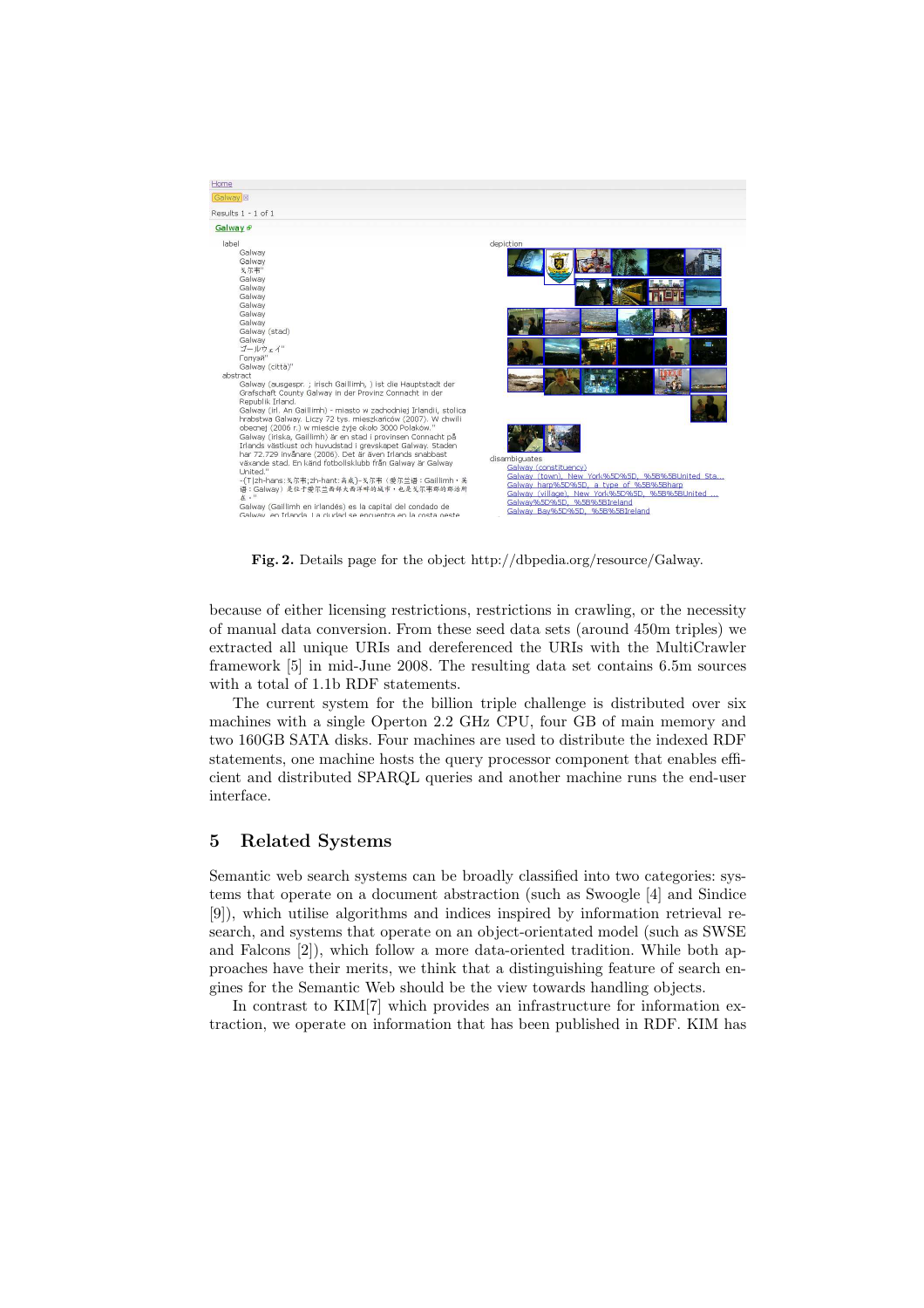a end user interface that allows to pose queries beyond keyword search. Similarly, TcruziKB[8] provides complex query construction faciltites (inspired by GRQL[1]) over manually integrated and converted data, and is restricted to an enterprise search scenari. Asio[3] also has an enterprise search focus. In contrast, SWSE aims at domain-independent data aggregated from the Web; we mimic a Web search engine since in our experience users have issues with more complex input forms.

### 6 Conclusion

SWSE is search engine for data with a search interface<sup>7</sup> that enables a objectorientated result navigation, and a SPARQL endpoint<sup>8</sup> that allows application developers to access the indexed information via complex queries. With the modular design of the SWSE components the system can be efficiently distributed across several machines and scale up to store and retrieve several billion statements [6].

Areas of future study includes reasoning over the database<sup>9</sup> and more powerful selection and navigation functionality to be able to not only offer objects instead of documents but, ultimately, answers to complex information needs.

## References

- 1. N. Athanasis, V. Christophides, and D. Kotzinos. Generating on the fly queries for the semantic web: The ics-forth graphical rql interface (grql). In International Semantic Web Conference, pages 486–501, 2004.
- 2. G. Cheng, W. Ge, and Y. Qu. Falcons: searching and browsing entities on the semantic web. In WWW '08: Proceeding of the 17th international conference on World Wide Web, pages 1101–1102, New York, NY, USA, 2008. ACM.
- 3. M. Dean. Suggestions for semantic web interfaces to relational databases. In  $W3C$ Workshop on RDF Access to Relational Databases, October 2007.
- 4. L. Ding, T. Finin, A. Joshi, R. Pan, S. R. Cost, Y. Peng, P. Reddivari, V. Doshi, and J. Sachs. Swoogle: a search and metadata engine for the semantic web. In CIKM '04: Proceedings of the thirteenth ACM conference on Information and knowledge management, pages 652–659, New York, NY, USA, 2004. ACM Press.
- 5. A. Harth, J. Umbrich, and S. Decker. Multicrawler: A pipelined architecture for crawling and indexing semantic web data. In I. F. Cruz, S. Decker, D. Allemang, C. Preist, D. Schwabe, P. Mika, M. Uschold, and L. Aroyo, editors, International Semantic Web Conference, volume 4273 of Lecture Notes in Computer Science, pages 258–271. Springer, 2006.
- 6. A. Harth, J. Umbrich, A. Hogan, and S. Decker. Yars2: A federated repository for querying graph structured data from the web. In K. Aberer, K.-S. Choi, N. F. Noy, D. Allemang, K.-I. Lee, L. J. B. Nixon, J. Golbeck, P. Mika, D. Maynard, R. Mizoguchi, G. Schreiber, and P. Cudr-Mauroux, editors, ISWC/ASWC, volume 4825 of Lecture Notes in Computer Science, pages 211–224. Springer, 2007.

<sup>7</sup> http://swse.deri.org/

<sup>8</sup> http://swse.deri.org/yars2/

 $9$  We will demonstrate a dataset with materialised inferences at ISWC